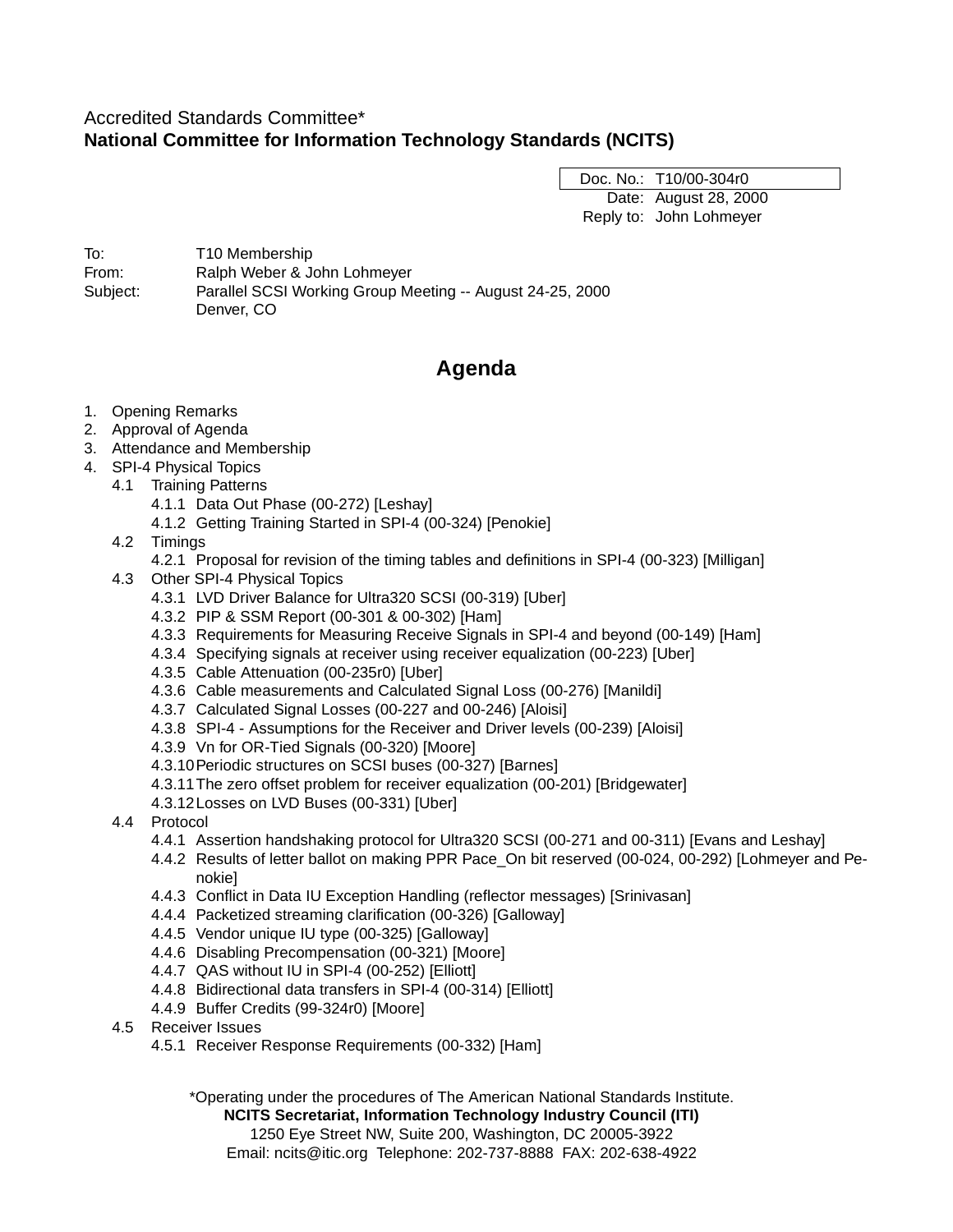- 5. SPI-4 review [Penokie]
	- 5.1 SPI-4 Clarifications (00-322) [Moore]
- 6. Expanders and Domain Validation Topics
- 6.1 Report on the SCSI Domain Validation Meeting (00-303) [Lohmeyer]
- 7. New Business
	- 7.1 Standard Is A Functional Description (00-333) [Milligan]
- 8. Meeting Schedule
- 9. Adjournment

# **Results of Meeting**

## **1. Opening Remarks**

John Lohmeyer, the T10 Chair, called the meeting to order at 1:00 p.m., Thursday, August 24, 2000. He thanked LSI Logic for hosting the meeting.

As is customary, the people attending introduced themselves and a copy of the attendance list was circulated.

# **2. Approval of Agenda**

The draft agenda was approved with the no changes.

The following items were added/revised during the course of the meeting:

- 4.3.12 Losses on LVD Buses (00-331) [Uber]
- 7.1 Standard Is A Functional Description (00-333) [Milligan]

# **3. Attendance and Membership**

Attendance at working group meetings does not count toward minimum attendance requirements for T10 membership. Working group meetings are open to any person or organization directly and materially affected by T10's scope of work. The following people attended the meeting:

|          | Name                  | S | Organization            | Electronic Mail Address        |
|----------|-----------------------|---|-------------------------|--------------------------------|
|          | Mr. Ron Roberts       | Α | Adaptec, Inc.           | Ron Roberts@adaptec.com        |
|          | Mr. Mike F. Allen     | Α | AMP / Tyco Electronics  | mallen@tycoelectronics.<br>com |
|          | Mr. Michael D.        | V | AMP / Tyco Electronics  | mdgallow@tycoelectronics.      |
| Galloway |                       |   |                         | com                            |
|          | Mr. Vince Bastiani    | V | Bass Technology         | bass.tech@qte.net              |
|          | Mr. Bill Galloway     | Ρ | BREA Technologies, Inc. | billg@breatech.com             |
|          | Dr. William Ham       | Α | Compaq Computer Corp.   | bill ham@ix.netcom.com         |
|          | Mr. Ralph O. Weber    | A | ENDL Texas              | roweber@acm.org                |
|          | Mr. George O. Penokie | P | IBM Corp.               | gop@us.ibm.com                 |
|          | Mr. John Lohmeyer     | Ρ | LSI Logic Corp.         | lohmeyer@t10.org               |
|          | Mr. Larry Barnes      | V | LSI Logic Corp.         | larry.barnes@lsil.com          |
|          | Mr. Michael Bratvold  | V | LSI Logic Corp.         | mike.bratvold@lsil.com         |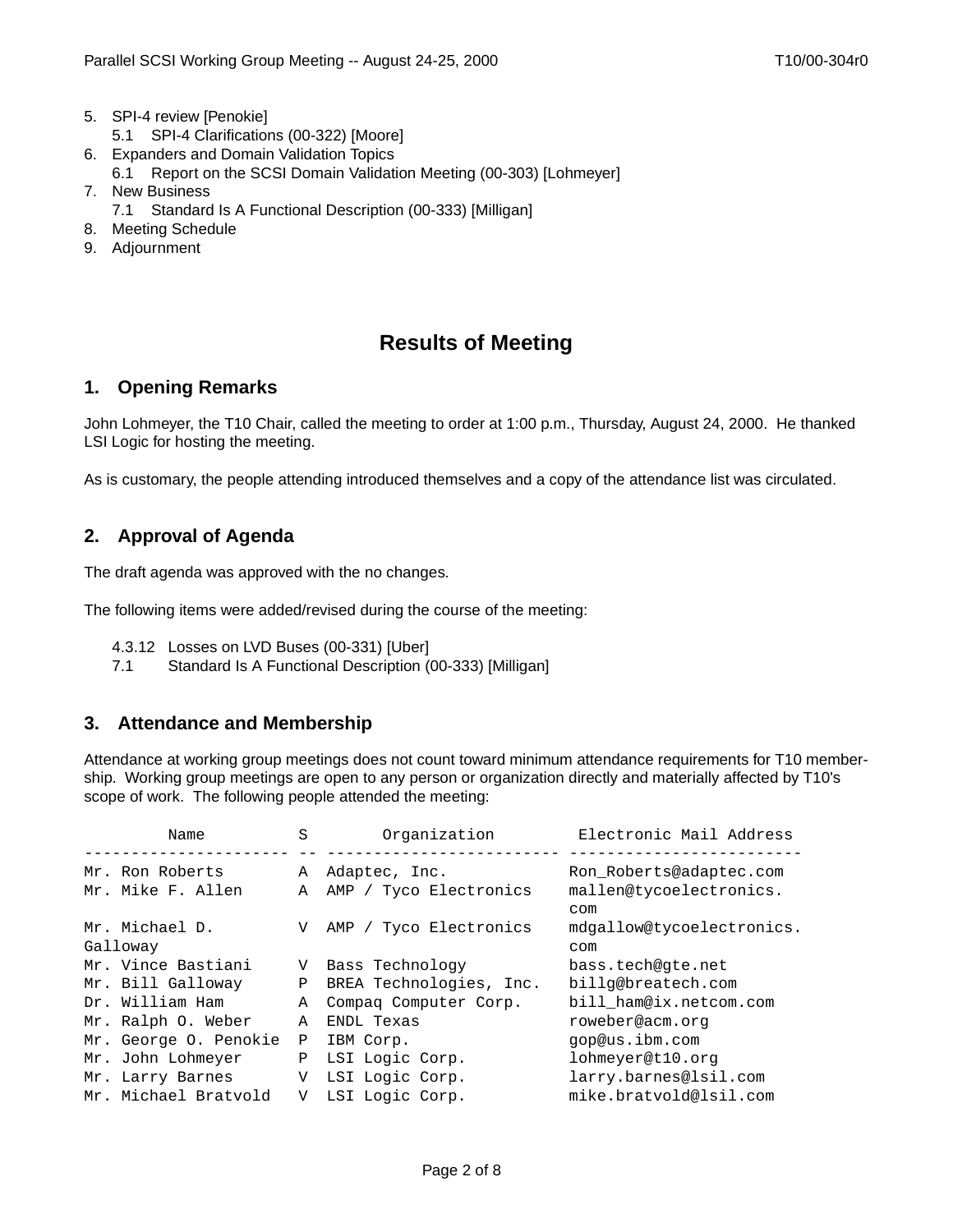|          | Mr. Brian Day         | V            | LSI Logic Corp.    | brian.day@lsil.com             |  |  |  |  |
|----------|-----------------------|--------------|--------------------|--------------------------------|--|--|--|--|
|          | Mr. Frank Gasparik    | V            | LSI Logic Corp.    | frank.gasparik@lsil.com        |  |  |  |  |
|          | Mr. Jeffrey J. Gauvin | V            | LSI Logic Corp.    | jeff.gauvin@lsil.com           |  |  |  |  |
|          | Mr. Alan Littlewood   | V            | LSI Logic Corp.    | alanl@lsil.com                 |  |  |  |  |
|          | Mr. David Noeldner    | V            | LSI Logic Corp.    | dave.noeldner@lsil.com         |  |  |  |  |
|          | Mr. Sriram Srinivasan | V            | LSI Logic Corp.    | sriram.srinivasan@lsil.<br>com |  |  |  |  |
|          | Mr. Richard Moore     |              | A# QLogic Corp.    | r moore@qlc.com                |  |  |  |  |
|          | Mr. Richard L.        | V            | QLogic Corp.       | r_romaniec@qlc.com             |  |  |  |  |
| Romaniec |                       |              |                    |                                |  |  |  |  |
|          | Mr. Tim Hsia          | V            | QLogic Corp.       | t hsia@qlc.com                 |  |  |  |  |
|          | Mr. Henry Kuo         | V            | QLogic Corp.       | h kuo@qlc.com                  |  |  |  |  |
|          | Mr. Mark Evans        | Ρ            | Quantum Corp.      | mark.evans@quantum.com         |  |  |  |  |
|          | Mr. Bruce Leshay      | V            | Quantum Corp.      | bleshay@tdh.qntm.com           |  |  |  |  |
|          | Mr. Richard Uber      | V            | Quantum Corp.      | duber@tdh.qntm.com             |  |  |  |  |
|          | Mr. Gene Milligan     | $\mathbf{P}$ | Seagate Technology | Gene Milligan@notes.           |  |  |  |  |
|          |                       |              |                    | seagate.com                    |  |  |  |  |
|          | Mr. Mayank R. Patel   | V            | Seagate Technology | mayank_r_patel@notes.          |  |  |  |  |
|          |                       |              |                    | seagate.com                    |  |  |  |  |
|          | Mr. Paul D. Aloisi    | Ρ            | Texas Instruments  | Paul Aloisi@ti.com             |  |  |  |  |
|          | Mr. Mike Kosco        | V            | Texas Instruments  | mike@mvbuilders.com            |  |  |  |  |
|          |                       |              |                    |                                |  |  |  |  |

```
28 People Present
```

```
Status Key: P - Principal
A,A# - Alternate
O - Observer
L - Liaison
V - Visitor
```
# **4. SPI-4 Physical Topics**

### **4.1 Training Patterns**

4.1.1 Data Out Phase (00-272) [Leshay]

Bruce Leshay ask that discussion of this topic be deferred to the next meeting.

```
4.1.2 Getting Training Started in SPI-4 (00-324) [Penokie]
```
George Penokie presented a compilation of all the various proposals and discussions of training requirements in SPI-4 (00-324r0). Bill Galloway suggested that the ordering of activities be compared to some kind of absolute time T0 (the beginning of training). The goal was to provide some way of referencing when something happens to replace phrases such as "simultaneously", "after" and "immediately after". George agreed to include something based on Bill's suggestion along with other corrections in the next revision of the proposal.

George walked the group through clause 10.8.4.3.3 in SPI-4 revision 1. The group agreed on changes that clarify when a DT DATA IN phase without training starts. George agreed to make several other changes in the draft SPI-4 before distributing revision 1.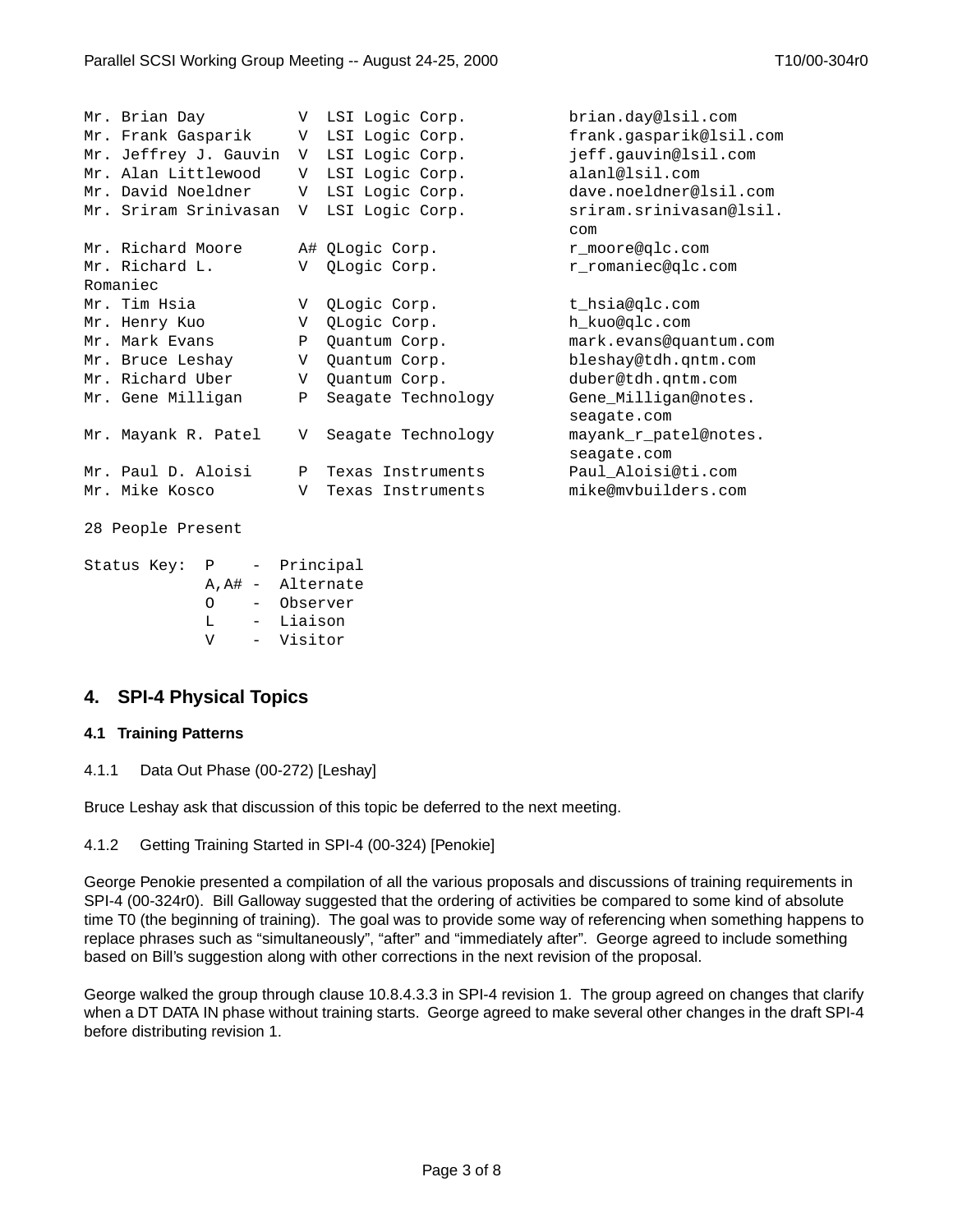### **4.2 Timings**

4.2.1 Proposal for revision of the timing tables and definitions in SPI-4 (00-323) [Milligan]

Gene Milligan presented proposed revisions to the timing definitions in SPI-4 (00-323r1). The group discussed the method by which the timings were calculated. Gene noted several clarifications in the wording of definitions in the proposal.

Upon completing the review of the proposal, Gene asked if the group wished to document the timings using method 1 or method 2. (See 00-323r1 for a definition of method 1 and method 2.) Bill Galloway noted that method 2 will be impossible to test in the lab using an oscilloscope. Gene noted that method 1 is going to have unexpected values in the setup and hold times. George commented that documenting method 1 will be harder than documenting method 2, however, George supported use of method 1 because of the need for people to use direct content from the standard to evaluate products under development something that probably would be impossible if the standard adopted method 2. In the absence of any objections, the group agreed to use method 1.

The group discussed whether to remove the Fast-80 (Reference) column from the Fast-160 Timing Budget Template table. In the absence of any objections, the group agreed to remove the column.

#### **4.3 Other SPI-4 Physical Topics**

#### 4.3.1 LVD Driver Balance for Ultra320 SCSI (00-319) [Uber]

Richard Uber raised questions (00-319r0) about the practicality of the driver asymmetry equations agreed at the last meeting (00-276r0). While the group shared Richard's concerns about the impossibility of building drivers that meet the 276 requirements, several of those present wished to carefully review the proposed changes before agreeing to them. It was also noted that making the changes proposed in 00-319 would adversely affect the timing budget.

Richard notified the group he intended to request approval of 00-319r0 for inclusion in SPI-4 at the September meetings.

4.3.2 PIP & SSM Report (00-301 & 00-302) [Ham]

Bill Ham asked that this item be deleted from future agendas.

4.3.3 Requirements for Measuring Receive Signals in SPI-4 and beyond (00-149) [Ham]

Bill Ham asked that discussion of this topic be deferred to the next meeting.

4.3.4 Specifying signals at receiver using receiver equalization (00-223) [Uber]

Richard Uber asked that discussion of this topic be deferred to the next meeting.

4.3.5 Cable Attenuation (00-235r0) [Uber]

Richard Uber asked that discussion of this topic be deferred to the next meeting.

4.3.6 Cable measurements and Calculated Signal Loss (00-276) [Manildi]

Bruce Manildi was unable to attend and discussion of this topic was deferred.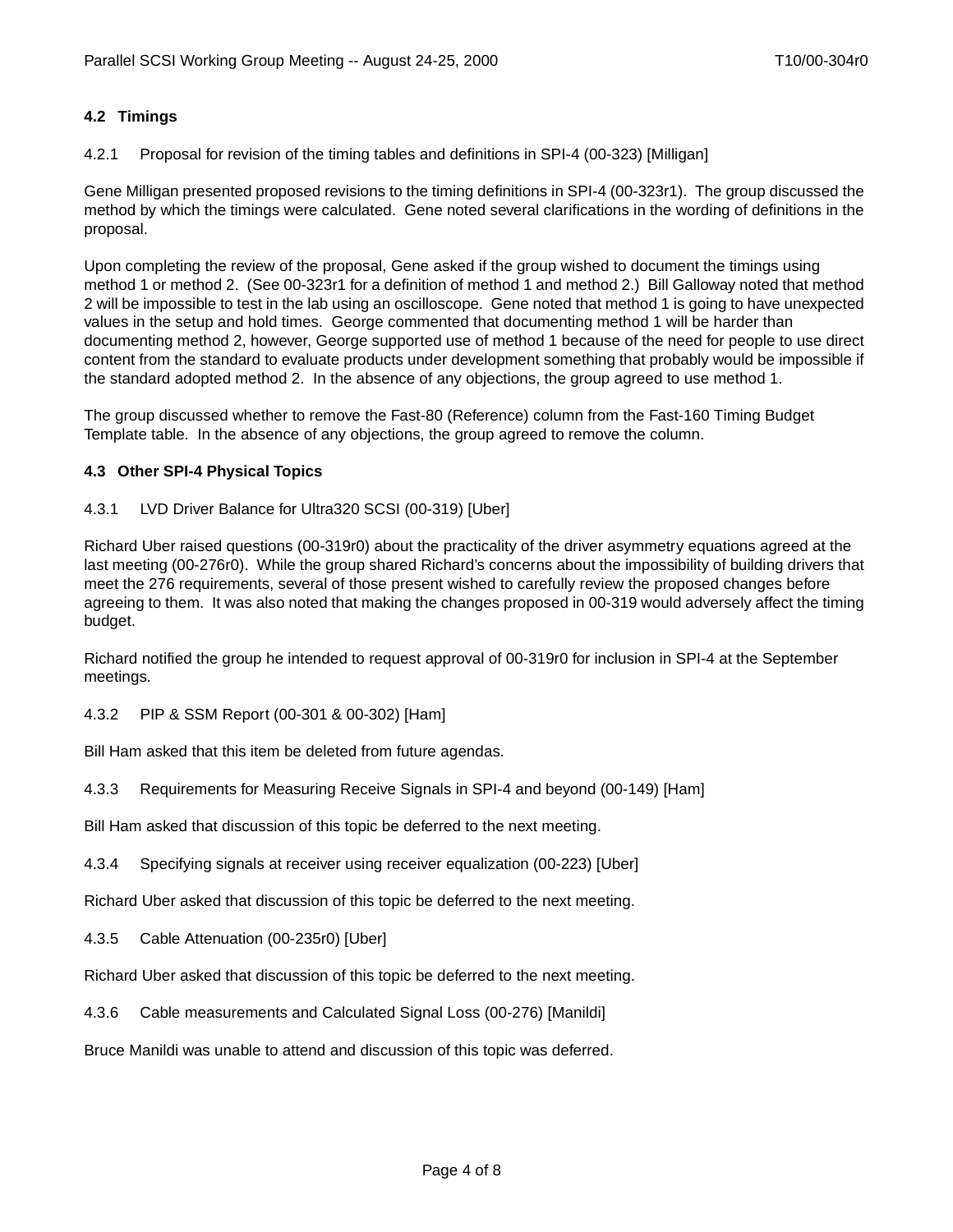#### 4.3.7 Calculated Signal Losses (00-227 and 00-246) [Aloisi]

Paul showed the 00-227r7 spreadsheet noting that the bottom line is not acceptable to some. Paul proposed that the strong driver level be required to be from 500 mV to 800 mV and the fallback be 50% and showed the effects of this change in 00-227r8. Bruce Leshay questioned the use of such a large fallback range.

Paul concluded by noting that the r8 changes focus on getting more margin across all the silicon that is coming out. Brian Day noted that the ability of the weak signal to go below 300 mV and other aspects of the r8 need careful consideration.

Paul reviewed the specific proposed SPI-4 changes in 00-246r4 (matching the 00-227r8 spreadsheet). The group discussed details of the proposed changes and Paul noted areas needing correction.

Gene suggested that the timing diagram is overloaded with level information and that the level information can be placed in the mask diagrams.

The "System Level Requirements" table and the notes for the table required substantial editing.

Paul stated that the proposals will be revised and cleaned up for the September meeting. He asked for feedback from all involved to help get the proposals in a condition that works for everybody. George urged everybody to review 00-246r5 carefully so that a vote can be taken at September meeting.

4.3.8 SPI-4 - Assumptions for the Receiver and Driver levels (00-239) [Aloisi]

Paul Aloisi reviewed the written assumptions document (00-239r3) matching the 00-227r7 spreadsheet as well as the 00-239r4/00-227r8 pair covering the new ideas brought forward in the last couple of days. Concerns were raised about how SPI-4 can go about specifying the receiver filtering behavior.

4.3.9 Vn for OR-Tied Signals (00-320) [Moore]

Richard Moore presented a proposal describing problems with SPI-4 requirements on device leakage current and terminator impedance and bias properties.

Gene Milligan asked if this should be made into an erratum to SPI-3. Richard stated that the issue was raised as a letter ballot comment on SPI-3 that was rejected. Therefore, Gene suggested that SPI-4 be written in such as way as to indicate that SPI-3 was incorrect (or at least incomplete).

The group recommend that the change in Vn for OR-Tied Signals be accepted with a note indicating that SPI-3 failed to account for leakage current. Paul Aloisi agreed to reflect the group's agreement in his document, eliminating the need for further processing on 00-320.

#### 4.3.10 Periodic structures on SCSI buses (00-327) [Barnes]

Larry Barnes presented a method for modeling the behavior of a SCSI bus that might help get better margins for SCSI bus and backplane structures. He noted that much work remains to be done, however, he felt that the tools presented may be helpful in the future.

4.3.11 The zero offset problem for receiver equalization (00-201) [Bridgewater]

Vince Bastiani asked that discussion of this topic be deferred to the next meeting.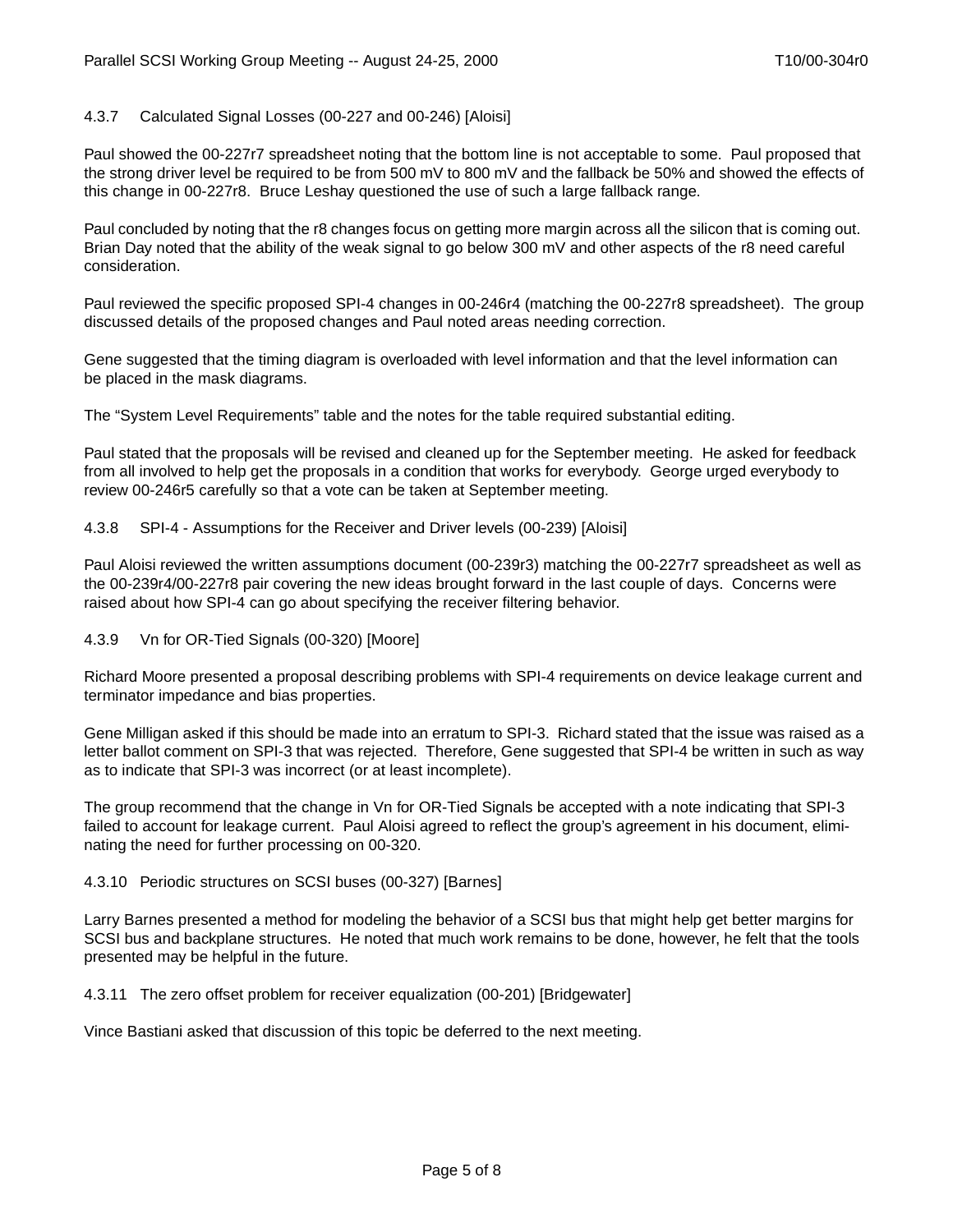#### 4.3.12 Losses on LVD Buses (00-331) [Uber]

Richard Uber presented a discussion of loss problems in LVD busses (00-331) with the goal that several new concepts be taken into account in future analyses of DC noise margins.

#### **4.4 Protocol**

<span id="page-5-0"></span>4.4.1 Assertion handshaking protocol for Ultra320 SCSI (00-271 and 00-311) [Evans and Leshay]

Bruce Leshay proposed that the acknowledgment signal (REQ or ACK) run at the clock rate but with an additional requirement that only the leading edge be counted (or that the trailing edge may be ignored) and that each leading edge represent 32 bits of data. Bruce noted that the change affects the meaning of the REQ/ACK Offset, doubling the number of bits represented by a given REQ/ACK Offset value.

Mark Evans moved that 00-311r1 be accepted for inclusion in the next revision of SPI-4. Bill Galloway seconded the motion. Ron Roberts requested the ability request reconsideration of the proposal at the September meeting in the event that his engineers have issues and George agreed to give him that option. The motion passed on a vote of 5:0:3.

4.4.2 Results of letter ballot on making PPR Pace\_On bit reserved (00-024, 00-292) [Lohmeyer and Penokie]

John Lohmeyer announced the results of the PPR Pace\_On letter ballot, results in 00-024. The ballot passed on a vote of 34:0:2:3. On letter ballot comment (from IBM) requested incorporating 00-292r1 in place of r0. Gene Milligan objected to incorporating r1 without a review of the changes in r1. In the review, some instances where "paced" was changed to "DT data" were questioned. Other wording problems were raised and George agreed to make changes in 00-292r2.

George Penokie moved that the working group recommend resolution of the letter ballot comments in 00-024 by recommending inclusion of 00-292r2 (r1 as revised) for inclusion in SPI-4. Bill Galloway seconded the motion. The motion passed by a vote of 8:0:1.

#### 4.4.3 Conflict in Data IU Exception Handling (reflector messages) [Srinivasan]

George Penokie explained the history of IU error retry handling including the decision that IU error handling will not include performing retries. Sriram Srinivasan explained that SPI-4 allows retries and should continue to do so. George noted that the text referenced by Sriram was left in SPI-4 in error and proposed that it be removed.

Sriram brought up two other issues that George Penokie agreed to review after the meeting and report on via the T10 Reflector. Further discussion of the issues was deferred to the next meeting.

#### 4.4.4 Packetized streaming clarification (00-326) [Galloway]

Bill Galloway proposed adding a one-sentence recommendation for streaming implementations. The group requested changes and Bill agreed to revise the proposal. Bill Galloway moved that 00-326r1 (r0 as revised) be accepted for inclusion in SPI-4. Brian Day seconded the motion. In the absence of any objections, the motion passed unanimously.

#### 4.4.5 Vendor unique IU type (00-325) [Galloway]

Bill Galloway proposed that 16 IU type codes be changed from reserved to vendor unique. Bill Galloway moved that 00-325r0 be accepted for inclusion in SPI-4. Gene Milligan seconded the motion. The group discussed how to support the new type codes when the content of the IU is unknown without agreeing on any specific changes. The motion passed on a vote of 7:2:1.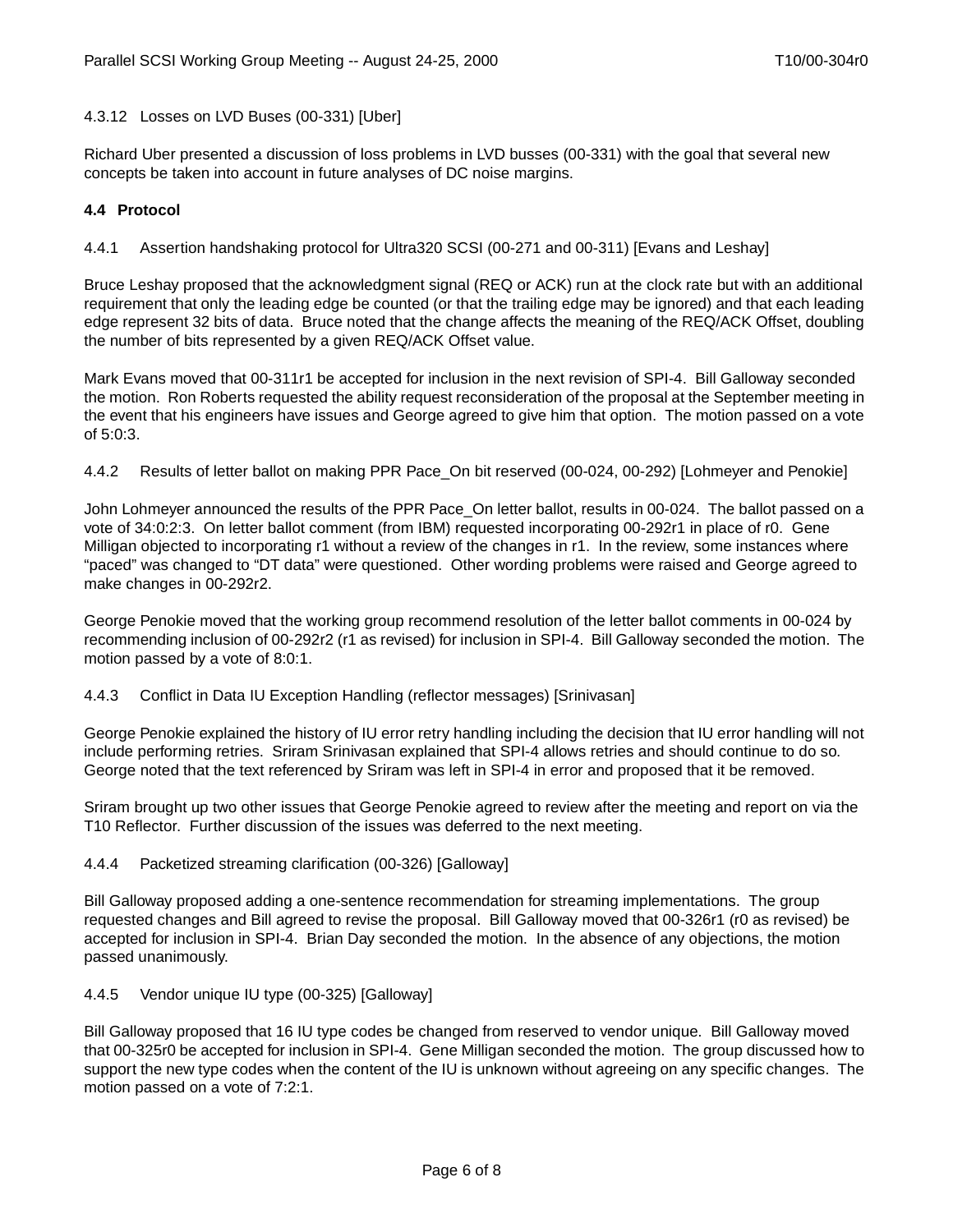### 4.4.6 Disabling Precompensation (00-321) [Moore]

Richard Moore proposed that the sense of the precompensation bit in the PPR message be reversed to have a bit value of 1 mean "disable precompensation". Reversing the sense of the bit was not acceptable, but other wording clarifications found some acceptance. The group requested changes in the proposal (including keeping the sense of the precompensation bit unchanged) and Richard agreed to provide a revised proposal. Richard Moore moved that 00-321r1 (r0 as revised) be accepted for inclusion in SPI-4. Mark Evans seconded the motion. The motion passed on a vote of 10:0:1.

4.4.7 QAS without IU in SPI-4 (00-252) [Elliott]

Rob Elliott (via email) asked that discussion of this topic be deferred to the next meeting.

4.4.8 Bidirectional data transfers in SPI-4 (00-314) [Elliott]

Rob Elliott (via email) asked that discussion of this topic be deferred to the next meeting.

4.4.9 Buffer Credits (99-324r0) [Moore]

Richard Moore proposed changes to the acknowledgment mechanism similar to the proposal presented in item [4.4.1](#page-5-0). On a suggestion from Gene Milligan, Richard agreed to withdraw the proposal as it has been overtaken by events. Richard also agreed to return with the proposal near the beginning of SPI-5 development if the general direction of that work might benefit from reconsideration of the proposal.

#### **4.5 Receiver Issues**

4.5.1 Receiver Response Requirements (00-332) [Ham]

Bill Ham announced that he received no official responses from Seagate, LSI Logic, Adaptec, and Quantum. Therefore, he wrote his own proposal, 00-332 with some unofficial assistance from Frank Gasparik for which Bill expressed appreciation. Bill informed the group that the document will be presented at the September meeting and proposed for incorporation in SPI-4 at that time.

# **5. SPI-4 review [Penokie]**

### **5.1 SPI-4 Clarifications (00-322) [Moore]**

Richard Moore presented two proposed clarifications for SPI-4. The group asked for the opportunity to review the proposal with their engineers. Richard agreed to bring the proposal back to the September meeting. He noted that he may remove the figure from the September revision of the proposal.

### **6. Expanders and Domain Validation Topics**

### **6.1 Report on the SCSI Domain Validation Meeting (00-303) [Lohmeyer]**

John Lohmeyer reported on the activities of the Domain Validation working group (minutes in 00-303).